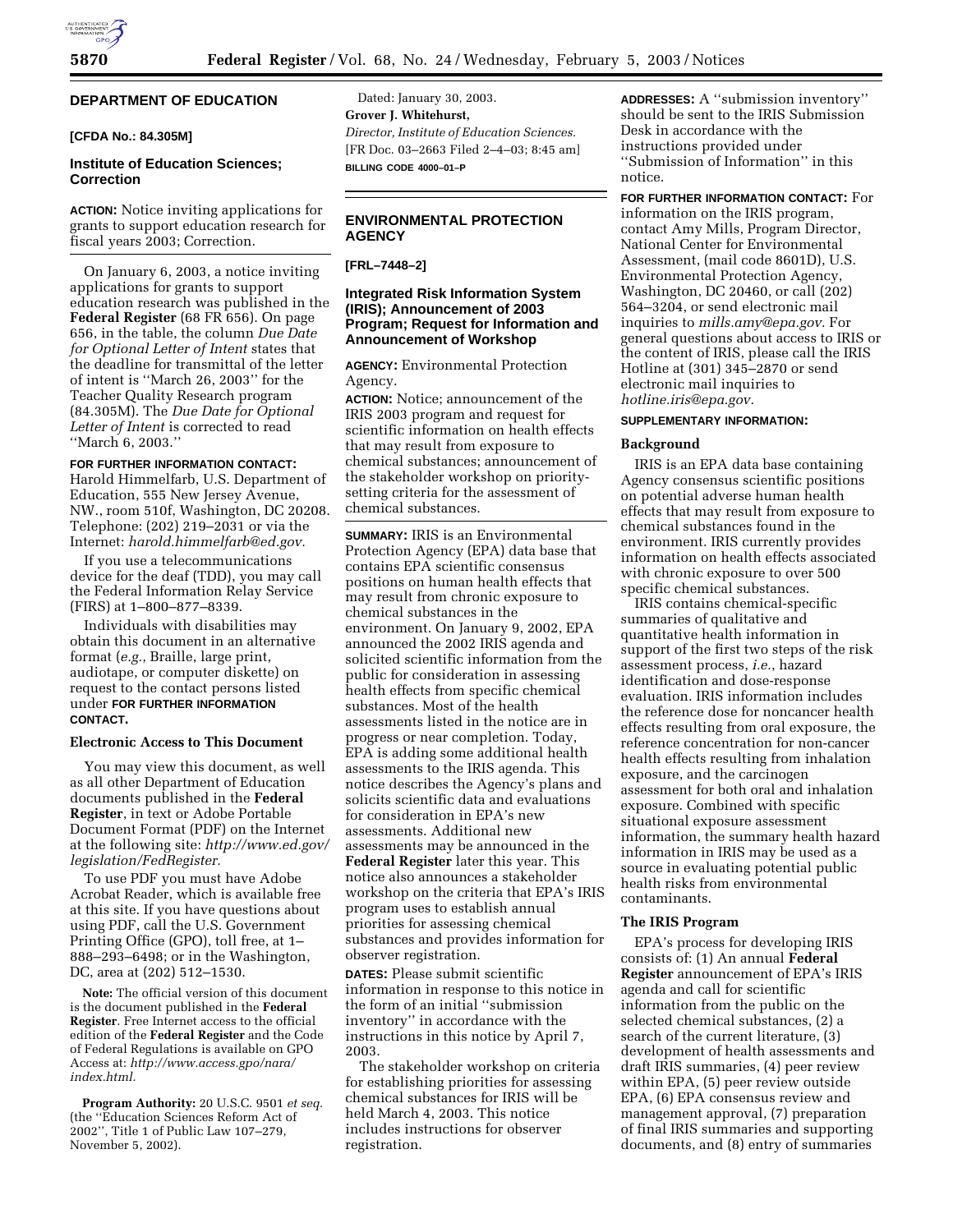and supporting documents into the IRIS data base.

This notice provides: (1) A list of the IRIS assessments completed in FY 2002 and early FY 2003, (2) a list of the IRIS assessments in progress that the Agency expects to complete in FY 2003–2005, (3) an update on EPA's IRIS ''needs assessment'' report, (4) an announcement of a stakeholder workshop on EPA's criteria for selecting chemical substances for the annual agenda, (5) a list of the new assessments beginning in FY 2003, and (6) instructions to the public for submitting scientific information to EPA pertinent to the development of IRIS assessments.

## **Assessments Completed in FY 2002 and Early FY 2003**

The following assessments were completed and entered into IRIS in FY 2002 and early FY 2003. These assessments were listed in the **Federal Register** of January 9, 2002 (67 FR 1212). All health endpoints were assessed. Where information was available, both qualitative and quantitative assessments were developed.

| Substance name | CAS No.        |
|----------------|----------------|
| 1.3-Butadiene  | $106 - 99 - 0$ |

## **Assessments in Progress**

The following assessments are underway or generally complete and are planned for entry into IRIS in FY 2003 or FY 2004. Those that are likely to be delayed to FY 2005 are indicated by an asterisk (\*). All of the assessments below were listed in the January 9, 2002, **Federal Register**. All health endpoints, cancer and noncancer, are being assessed unless otherwise noted. For all endpoints assessed, both qualitative and quantitative assessments are being developed where information is available. Pesticides denoted with a double asterisk (\*\*) are having only oral reference dose and carcinogenicity endpoints assessed.

Substances denoted with a triple asterisk (\*\*\*) are being evaluated for effects from acute and/or subchronic exposure, in addition to chronic exposure. These substances are part of a pilot test to evaluate the application of methods, procedures, and resource needs for adding less-than-lifetime exposure duration information to IRIS. For some substances listed, the lessthan-lifetime evaluation is being initiated in FY 2003, and may therefore be completed and made available on

IRIS sometime after the chronic exposure evaluation.

| Substance name                     | CAS No.         |
|------------------------------------|-----------------|
| Acetaldehyde                       | $75 - 07 - 0$   |
| Acetone                            | $67 - 64 - 1$   |
| Acrolein***                        | $107 - 02 - 8$  |
|                                    |                 |
| Acrylamide                         | $79 - 06 - 1$   |
| Alachlor**                         | 15972-60-8      |
| Ammonium perchlorate               | 7790-98-9       |
| (and other perchlorate             |                 |
| salts).                            |                 |
|                                    |                 |
| Antimony and com-                  | 7440–36–0       |
| pounds.                            |                 |
| Asbestos*                          | 1332–21–4       |
|                                    | 1912-24-9       |
| Atrazine**<br>Azinphos methyl**    | $86 - 50 - 0$   |
| Benzene***                         | $71 - 43 - 2$   |
|                                    | $50 - 32 - 8$   |
| Benzo(a)pyrene                     |                 |
| Bromoxynil**                       | 1689-84-5       |
| Boron                              | 7440-42-8       |
| Cadmium                            | 7440-43-9       |
| Captan**                           | $133 - 06 - 2$  |
| Carbon tetrachloride               | $56 - 23 - 5$   |
|                                    | $75 - 00 - 3$   |
| Chloroethane                       |                 |
| Chloroform (inhalation             | $67 - 66 - 3$   |
| route).                            |                 |
| Chloroprene                        | 126–99–8        |
| Chlorothalonil**                   | 1897-45-6       |
| Chlorpyrifos**                     | 2921-88-2       |
| Copper                             | 7440-50-8       |
|                                    | $110 - 82 - 7$  |
| Cyclohexane                        |                 |
| Diazinon**<br>Dibutyl phthalate*** | $333 - 41 - 5$  |
|                                    | $84 - 74 - 2$   |
| Dichloroacetic acid                | 79-43-6         |
| 1,2-Dichlorobenzene                | $95 - 50 - 1$   |
| 1,3-Dichlorobenzene                | $541 - 73 - 1$  |
| 1,4-Dichlorobenzene                | $106 - 46 - 7$  |
| Diesel exhaust                     | [N.A.]          |
|                                    |                 |
| Di(2-ethylhexyl)adipate            | $103 - 23 - 1$  |
| (DEHA).                            |                 |
| Di(2-ethylhexyl)phthalate          | $117 - 81 - 7$  |
| Diflubenzuron                      | 35367-38-5      |
| Ethalfluralin**                    | 55283-68-6      |
| Ethanol                            | $64 - 17 - 5$   |
| Ethion**                           | 563-12-2        |
| Ethylbenzene                       | $100 - 41 - 4$  |
|                                    |                 |
| Ethylene dibromide                 | $106 - 93 - 4$  |
| Ethylene dichloride                | $107 - 06 - 2$  |
| Ethylene oxide***                  | $75 - 21 - 8$   |
| Formaldehyde                       | $50 - 00 - 0$   |
| Glyphosate**                       | $1071 - 83 - 6$ |
| Hexachlorobutadiene                | $87 - 68 - 3$   |
|                                    |                 |
| qamma-                             | 58–89–9         |
| Hexachlorocyclohexan-              |                 |
| e (Lindane)**.                     |                 |
| Hexahydro-1,3,5-trinitro-          | $121 - 82 - 4$  |
| triazine (RDX).                    |                 |
| Hydrogen cyanide*<br>.             | 74-90-8         |
|                                    | 7783-06-4       |
| Hydrogen sulfide***                |                 |
| Isopropanol                        | $67 - 63 - 0$   |
| Methanol                           | $67 - 56 - 1$   |
| Methidathion**                     | $950 - 37 - 8$  |
| Methomyl**                         | 16752-77-5      |
| Methyl ethyl ketone                | $78 - 93 - 3$   |
|                                    |                 |
| Methyl isobutyl ketone             | 108-10-1        |
| (MIBK).                            |                 |
| Methyl parathion**                 | 298–00–0        |
| Methyl tert-butyl ether            | 1634-04-4       |
| (MTBE).                            |                 |
| 2-Methylnaphthalene                | 91–57–6         |
| Metolachlor**                      | 51218–45–2      |
|                                    |                 |
| Mirex                              | 2385-85-5       |
| Naphthalene (cancer ef-            | $91 - 20 - 3$   |
| fects; inh. route).                |                 |

| Substance name            | CAS No.         |
|---------------------------|-----------------|
| Nickel (soluble salts)    | [N.A.—various]  |
| Nitrobenzene              | $98 - 95 - 3$   |
| PAH mixtures*             | [N.A.-various]  |
| Pendimethalin**           | 40487-42-1      |
| Pebulate**                | $1114 - 71 - 2$ |
| Pentachlorophenol         | $87 - 86 - 5$   |
| Perfluorooctanoic acid-   | 3825-26-1       |
| ammonium salt.            |                 |
| Perfluorooctane           | 2795-39-3       |
| sulfonate-potassium       |                 |
| salt.                     |                 |
| Phosgene***               | $75 - 44 - 5$   |
| Polychlorinated biphenyls | 1336-36-3       |
| (PCBs-noncancer           |                 |
| endpoints).               |                 |
| Propachlor**              | 1918-16-7       |
| Refractory ceramic fibers | [N.A.]          |
| Silica (crystalline)      | 14808-60-7      |
| Styrene                   | $100 - 42 - 5$  |
| 2,3,7,8-TCDD (dioxin)     | $1746 - 01 - 6$ |
| Tetrachloroethylene       | $127 - 18 - 4$  |
| (perchloroethylene).      |                 |
| Tetrahydrofuran           | $109 - 99 - 9$  |
| Thallium*                 | 7440-28-0       |
| Toluene                   | 108–88–3        |
| Triallate**               | 2303-17-5       |
| Trichlopyr**              | 55335–06–3      |
| 1,1,1-Trichloroethane***  | $71 - 55 - 6$   |
| Trichloroethylene         | 79-01-6         |
| Uranium (natural)         | 7440-61-1       |
| Vinyl acetate             | $108 - 05 - 4$  |
| Xylenes                   | 1330-20-7       |
| Zinc and compounds        | 7440-66-6       |

IRIS summaries and support documents for all substances listed above will be provided on the IRIS Web site at *http://www.epa.gov/iris* as they are completed. This publicly available web site is EPA's primary location for IRIS documents. In addition, external peer review drafts of IRIS documents can be found during their peer review periods via the ''What's New'' page of the IRIS web site. Interested parties should check the ''What's New'' page frequently for the availability of these drafts.

#### **IRIS ''Needs Assessment''**

On July 20, 2001, EPA published a **Federal Register** notice (66 FR 37958) requesting public input to compile a ''needs assessment'' for planning the IRIS program. This notice requested that the public identify those chemical substances for which assessments either need to be added to IRIS or updated. The responses were considered along with EPA program priorities in the development of new starts for the FY 2003 agenda below. The notice also requested input on whether other types of evaluations are needed on IRIS such as toxicological evaluations for health effects associated with less-than-lifetime (*i.e.,* acute or subchronic) exposure durations. The notice also requested input on what priority any new type of evaluation should have compared to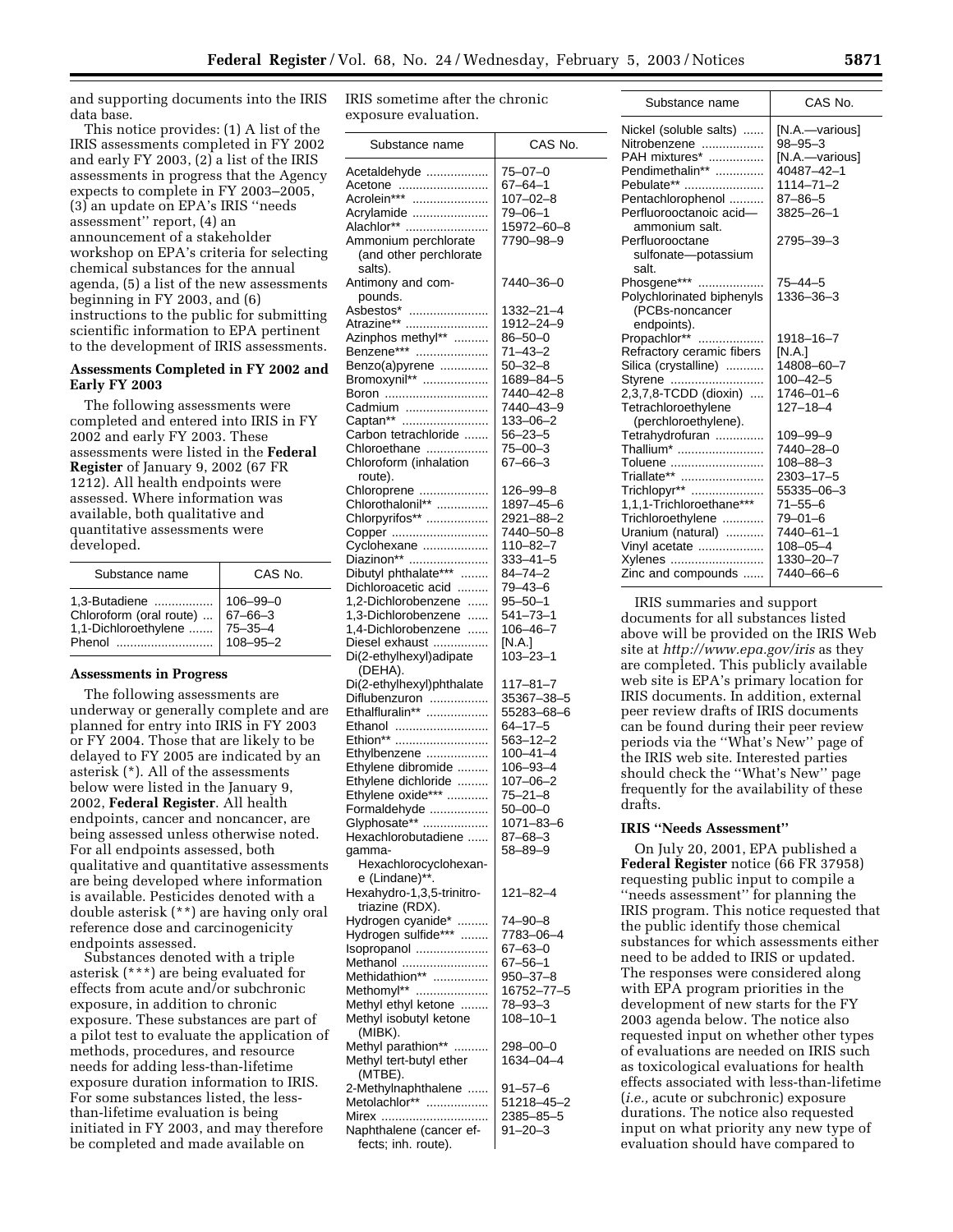evaluation of health effects associated with chronic exposures. Further, the notice asked whether or how EPA should work with external parties such as other government agencies, industries, or other organizations to develop health assessments that may be used as supporting documents for IRIS. The final ''IRIS Needs Assessment'' report will be made available on the IRIS web site when it is completed.

### **Stakeholder Workshop on Priority-Setting Criteria**

EPA will be sponsoring a stakeholder workshop on the priority-setting criteria for selecting chemical substances for IRIS assessment. The purpose of the workshop is to get input from individuals and organizations outside of EPA on the criteria EPA uses to determine the annual IRIS agenda. Invited participants will include individuals or organizations that have previously expressed interest in the IRIS agenda through the IRIS Needs Assessment, the IRIS Submission Desk, other correspondence, or related activities. The workshop will be held March 4, 2003, from 1–5 pm at the Crystal City Marriott Hotel, 1999 Jefferson Davis Highway, Arlington, VA 22202. Versar, Inc., an EPA contractor, will convene and facilitate the workshop. To register to attend the workshop as an observer, contact Ms. Traci Bludis, Versar, Inc.; telephone: (703) 750–3000, extension 449;

facsimile: (703) 642–6954; or e-mail: *bluditra@versar.com.* Space for observers may be limited, therefore, registration will be accepted on a firstcome, first-served basis.

#### **Information Requested on New Assessments for FY 2003**

EPA will continue building and updating the IRIS data base. The Agency recognizes that a number of the assessments on IRIS need updating to incorporate new scientific information and methodologies. Further, many additional substances are candidates to be added to the IRIS data base. However, due to limited resources in the Agency to address the spectrum of needs, EPA developed a list of priority substances for attention beginning in FY 2003. The substances listed below are priorities for IRIS due to one or more reasons: (1) Agency statutory, regulatory, or program implementation needs; (2) new scientific information or methodology is available that might significantly change current IRIS information; (3) interest to other levels of government or the public, including interest expressed via responses to 66 FR 37958; and (4) most of the scientific assessment work has been completed while meeting other Agency requirements, and only a modest additional effort will be needed to complete the review and documentation for IRIS. Additional criteria for prioritizing chemical substances are

currently under consideration for developing future IRIS agendas.

EPA may add resources to the IRIS program this year, and if so, may publish a supplement to this FY 2003 agenda with additional priority substances selected for assessment. EPA also plans to publish a solicitation later in the year for public nominations for substances to consider for assessment beginning in FY 2004.

The following IRIS health assessments have recently begun or will be started in FY 2003, with completion expected in FY 2004 or FY 2005. It is for these substances that the Agency is primarily requesting information from the public for consideration in the assessments. Unless otherwise noted, noncancer and cancer endpoints will be assessed for each substance. For all endpoints assessed, both qualitative and quantitative assessments are being developed where information is available. Substances denoted with a double asterisk (\*\*) are being evaluated for effects from acute and/or subchronic exposure, in addition to chronic exposure. These substances, along with those similarly indicated on the previous list of assessments in progress, are part of a pilot test to evaluate the application of methods, procedures, and resource needs for adding less-thanlifetime exposure duration information to IRIS.

| Substance name                                                  | CAS No.            |
|-----------------------------------------------------------------|--------------------|
|                                                                 | 116-06-3/1646-87-3 |
|                                                                 | 1646-88-4          |
|                                                                 | 7440-38-2          |
|                                                                 | 108-86-1           |
|                                                                 | $75 - 27 - 4$      |
|                                                                 | 75–25–2            |
|                                                                 | 7440–48–4          |
| Cryptosporidium<br>Dibromochloromethane<br>Dibromochloromethane | IN.A.I             |
|                                                                 | 124–48–1           |
|                                                                 |                    |
|                                                                 | 143-50-0           |
| Polybrominated diphenyl ethers (PBDEs):                         |                    |
|                                                                 | 1163-19-5          |
|                                                                 |                    |
|                                                                 |                    |
|                                                                 |                    |
|                                                                 | $123 - 38 - 6$     |
|                                                                 | $540 - 84 - 1$     |

#### **Submission of Information**

As in previous **Federal Register** notices announcing the annual IRIS agenda, EPA is soliciting public involvement in new assessments starting in FY 2003. While EPA conducts a thorough literature search for each chemical substance, there may be unpublished studies or other primary

technical sources that we may not otherwise obtain through open literature searches. We would greatly appreciate receiving scientific information from the public during the information gathering stage for the list of ''new assessments'' listed above. Interested persons should provide scientific analyses, studies, and other pertinent scientific information.

Also note that if you have submitted certain information previously to the IRIS Submission Desk, then there is no need to resubmit that information. While EPA is primarily soliciting information on new assessments announced in this notice, the public may submit information on any chemical substance at any time.